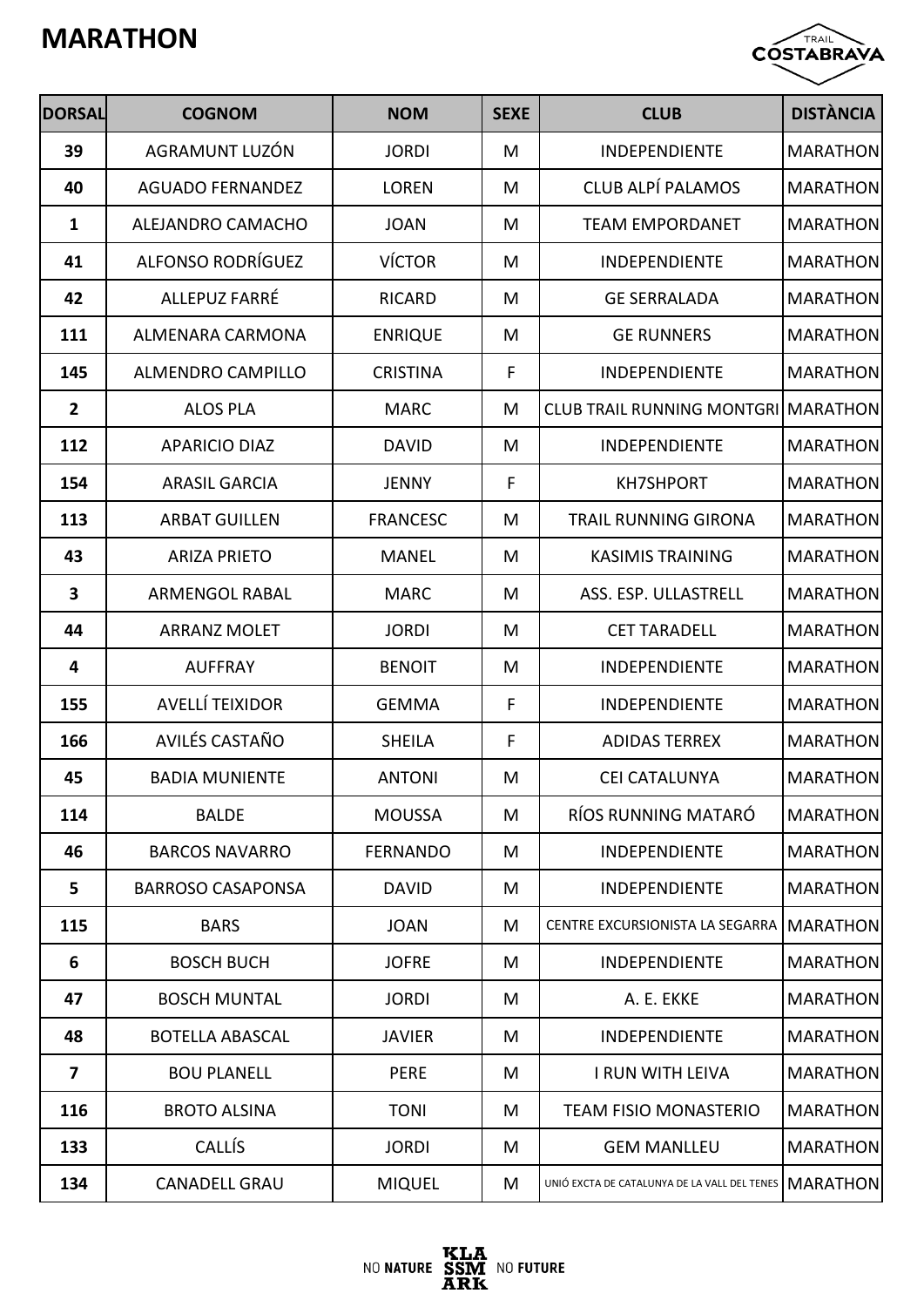

| <b>DORSAL</b> | <b>COGNOM</b>           | <b>NOM</b>         | <b>SEXE</b> | <b>CLUB</b>                             | <b>DISTÀNCIA</b> |
|---------------|-------------------------|--------------------|-------------|-----------------------------------------|------------------|
| 162           | <b>CANALS ROVIRA</b>    | <b>SILVIA</b>      | F           | INDEPENDIENTE                           | <b>MARATHON</b>  |
| 49            | <b>CASTELLA RUFAT</b>   | <b>JOAN</b>        | M           | <b>INDEPENDIENTE</b>                    | <b>MARATHON</b>  |
| 8             | <b>CELS SAURINA</b>     | SALVADOR           | M           | <b>INDEPENDIENTE</b>                    | <b>MARATHON</b>  |
| 9             | <b>CISQUELLA DIAZ</b>   | <b>RAMON</b>       | M           | <b>RUNNERS NO LIMITS</b>                | <b>MARATHON</b>  |
| 135           | <b>CLARENA RIERA</b>    | <b>VICENÇ</b>      | M           | <b>INDEPENDIENTE</b>                    | <b>MARATHON</b>  |
| 136           | <b>CODINACH GOMEZ</b>   | <b>ORIOL</b>       | M           | CE CALLÚS                               | <b>MARATHON</b>  |
| 50            | <b>COLL QUINTANA</b>    | <b>ALEX</b>        | M           | <b>SENGLARS DE CARDEDEU</b>             | <b>MARATHON</b>  |
| 117           | <b>COLLS AVILA</b>      | <b>OSCAR</b>       | M           | <b>CENTRE EXTC. BAIX EMPORDA</b>        | <b>MARATHON</b>  |
| 51            | COMPANYÓ LÓPEZ          | <b>XAVIER</b>      | M           | <b>INDEPENDIENTE</b>                    | <b>MARATHON</b>  |
| 167           | <b>CORNELLÀ</b>         | <b>JAUME</b>       | M           | <b>INDEPENDIENTE</b>                    | <b>MARATHON</b>  |
| 118           | <b>CORREDOR</b>         | <b>ALEX</b>        | M           | <b>INDEPENDIENTE</b>                    | <b>MARATHON</b>  |
| 52            | <b>CORTES SEBASTIA</b>  | <b>GUILLEM</b>     | M           | <b>INDEPENDIENTE</b>                    | <b>MARATHON</b>  |
| 10            | <b>COTS RUANO</b>       | <b>OSCAR</b>       | M           | <b>INDEPENDIENTE</b>                    | <b>MARATHON</b>  |
| 53            | <b>CREIXELL FERRER</b>  | <b>ADRIÀ</b>       | M           | <b>INDEPENDIENTE</b>                    | <b>MARATHON</b>  |
| 119           | DÁVILA                  | SAMUEL             | M           | <b>TEAM SCARPA</b>                      | <b>MARATHON</b>  |
| 156           | <b>DESCHAMPS</b>        | <b>ANGELINE</b>    | F           | <b>INDEPENDIENTE</b>                    | <b>MARATHON</b>  |
| 54            | <b>DOMINGO ESGLEYES</b> | <b>CLIMENT</b>     | M           | <b>INDEPENDIENTE</b>                    | <b>MARATHON</b>  |
| 55            | <b>DURAN BERMEJO</b>    | <b>JOSE CARLOS</b> | M           |                                         | <b>MARATHON</b>  |
| 56            | <b>DURAN OLIVE</b>      | <b>CARLES</b>      | M           | <b>INDEPENDIENTE</b>                    | <b>MARATHON</b>  |
| 120           | <b>ESCOUBÉ</b>          | <b>SIMON</b>       | M           | <b>CA BALMA</b>                         | <b>MARATHON</b>  |
| 121           | <b>ESTRADA BOIX</b>     | <b>JORDI</b>       | M           | INDEPENDIENTE                           | <b>MARATHON</b>  |
| 146           | <b>EZRA</b>             | <b>KATHRYN</b>     | F           | <b>TRAIL RUNNING GIRONA</b>             | <b>MARATHON</b>  |
| 57            | <b>FABRE</b>            | <b>GREGORY</b>     | M           | TEAM BONNERY / GLOBETRAILERS   MARATHON |                  |
| 11            | <b>FARGUELL CLAPÉS</b>  | <b>BERNAT</b>      | M           | RÚSTIC FITNESS                          | <b>MARATHON</b>  |
| 157           | FERNÁNDEZ LOZANO        | <b>MIRIAM</b>      | F           | 2X2 SANTPEDOR                           | <b>MARATHON</b>  |
| 12            | <b>FERNANDEZ OMS</b>    | <b>TONI</b>        | M           | INDEPENDIENTE                           | <b>MARATHON</b>  |
| 169           | <b>FERRER NIETO</b>     | <b>IGNASI</b>      | M           | CENTRE EXC. BAIX EMPORDÀ                | <b>MARATHON</b>  |
| 13            | <b>FONT CASACUBERTA</b> | <b>JOSEP</b>       | M           | CENTRE EXCURSIONISTA TORELLÓ MARATHON   |                  |
| 58            | <b>FONTDEVILA BOSCH</b> | <b>EDUARD</b>      | M           | INDEPENDIENTE                           | <b>MARATHON</b>  |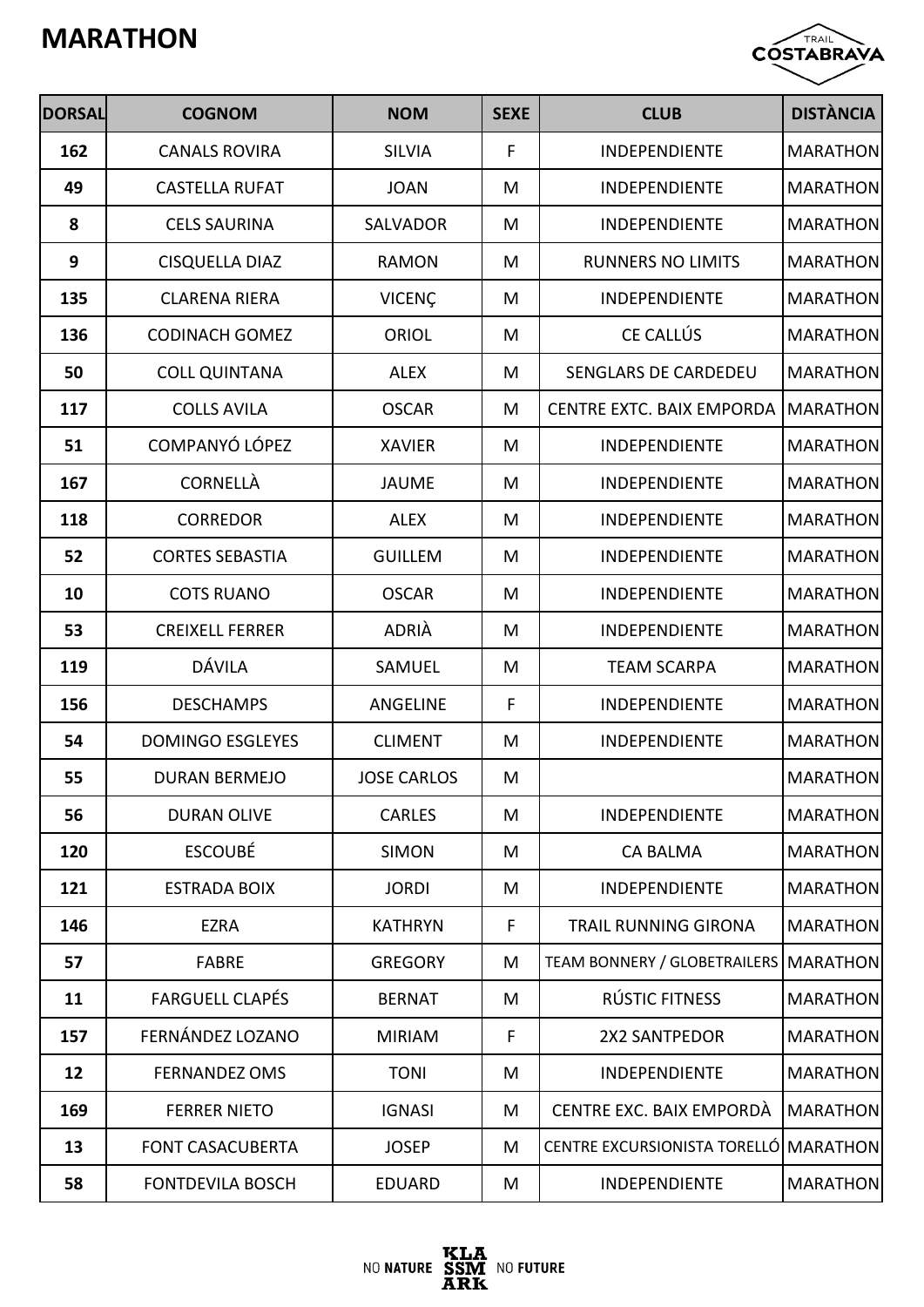

| <b>DORSAL</b> | <b>COGNOM</b>            | <b>NOM</b>             | <b>SEXE</b> | <b>CLUB</b>                                      | <b>DISTÀNCIA</b> |
|---------------|--------------------------|------------------------|-------------|--------------------------------------------------|------------------|
| 59            | <b>FRAILE JIMENEZ</b>    | <b>JESUS</b>           | M           | UGLOWSPAIN/MERRELL                               | <b>MARATHON</b>  |
| 158           | <b>FUENTES</b>           | <b>SUELY</b>           | F           | INDEPENDIENTE                                    | <b>MARATHON</b>  |
| 147           | <b>GARCIA CASADEVALL</b> | <b>JESS</b>            | F           | TR GIRLS                                         | <b>MARATHON</b>  |
| 60            | <b>GARCIA DÍEZ</b>       | <b>MARC</b>            | M           | <b>INDEPENDIENTE</b>                             | <b>MARATHON</b>  |
| 61            | <b>GARCÍA GAVILÁN</b>    | <b>JESÚS FRANCISCO</b> | M           | ALLIBERADRENALINA                                | <b>MARATHON</b>  |
| 165           | <b>GARCIA NAVARRO</b>    | <b>VICTOR</b>          | M           | <b>BAR I MUNTANYA</b>                            | <b>MARATHON</b>  |
| 122           | <b>GATON RODRIGUEZ</b>   | <b>CARLOS</b>          | M           | <b>INDEPENDIENTE</b>                             | <b>MARATHON</b>  |
| 14            | <b>GENE MUÑOZ</b>        | <b>JORDI</b>           | M           | PORTILLOTEAM                                     | <b>MARATHON</b>  |
| 62            | <b>GILI CANTARELL</b>    | <b>GABRIEL</b>         | M           | INDEPENDIENTE                                    | <b>MARATHON</b>  |
| 15            | <b>GONZALEZ PADRON</b>   | <b>JOSE ALEXANDER</b>  | M           | INDEPENDIENTE                                    | <b>MARATHON</b>  |
| 63            | <b>GONZALEZ PEINADO</b>  | <b>OSCAR</b>           | M           | <b>CLUB ESPORTIU CERDANYA PIRINEUS</b>           | <b>MARATHON</b>  |
| 16            | <b>GRABALOSA MARTIN</b>  | <b>DAVID</b>           | M           | <b>INDEPENDIENTE</b>                             | <b>MARATHON</b>  |
| 64            | <b>GROLLEAU</b>          | <b>DAVID</b>           | M           | INDEPENDIENTE                                    | <b>MARATHON</b>  |
| 65            | <b>GROSPERRIN</b>        | <b>CHARLES</b>         | M           | INDEPENDIENTE                                    | <b>MARATHON</b>  |
| 66            | <b>GÜELL VILLAR</b>      | <b>ORIOL</b>           | M           | CEU.SUDACTIU                                     | <b>MARATHON</b>  |
| 17            | <b>GUTIÉRREZ ROVIRA</b>  | <b>DAVID</b>           | M           | <b>ROJGUTEAM</b>                                 | <b>MARATHON</b>  |
| 148           | <b>HANSSON</b>           | <b>SARAH</b>           | F           | INDEPENDIENTE                                    | <b>MARATHON</b>  |
| 163           | <b>HILL MOLINA</b>       | SÍLVIA                 | F           | CENTRE EXCURSIONISTA BORGES-GARRIGUES   MARATHON |                  |
| 67            | <b>HOSSACK LOPEZ</b>     | <b>DANIEL</b>          | M           | <b>ULTRA FAIL RUNNERS</b>                        | <b>MARATHON</b>  |
| 68            | <b>JANINI</b>            | AGUSTÍ                 | M           | ATE - ATLETISME TERRES DE L'EBRE   MARATHON      |                  |
| 69            | <b>JIMENEZ FABRELLAS</b> | <b>XAVIER</b>          | M           | <b>TEAM EMPORDANET</b>                           | <b>MARATHON</b>  |
| 18            | <b>JULIÀ GÓMEZ</b>       | <b>ALBERT</b>          | M           | CENTRE EXCURSIONISTA TORELLÓ MARATHON            |                  |
| 137           | <b>JULIEN</b>            | <b>OSVALD</b>          | M           | <b>TOCATS DEL CIM</b>                            | <b>MARATHON</b>  |
| 70            | <b>JUNI ARUMÍ</b>        | <b>JORDI</b>           | M           | <b>INDEPENDIENTE</b>                             | <b>MARATHON</b>  |
| 123           | <b>KEUSTERMANS</b>       | <b>BRUNO</b>           | M           | <b>INDEPENDIENTE</b>                             | <b>MARATHON</b>  |
| 159           | <b>LAPEDRA BOSCH</b>     | <b>ADA</b>             | F           |                                                  | <b>MARATHON</b>  |
| 71            | LARDEAU                  | <b>JEREMY</b>          | M           | <b>INDEPENDIENTE</b>                             | <b>MARATHON</b>  |
| 72            | LARIO DEVESA             | <b>ORIOL</b>           | M           | <b>INDEPENDIENTE</b>                             | <b>MARATHON</b>  |
| 73            | LAUSSEL                  | JÉRÔME                 | M           | <b>GPSL SAINT GELY ATHLETISME   MARATHON</b>     |                  |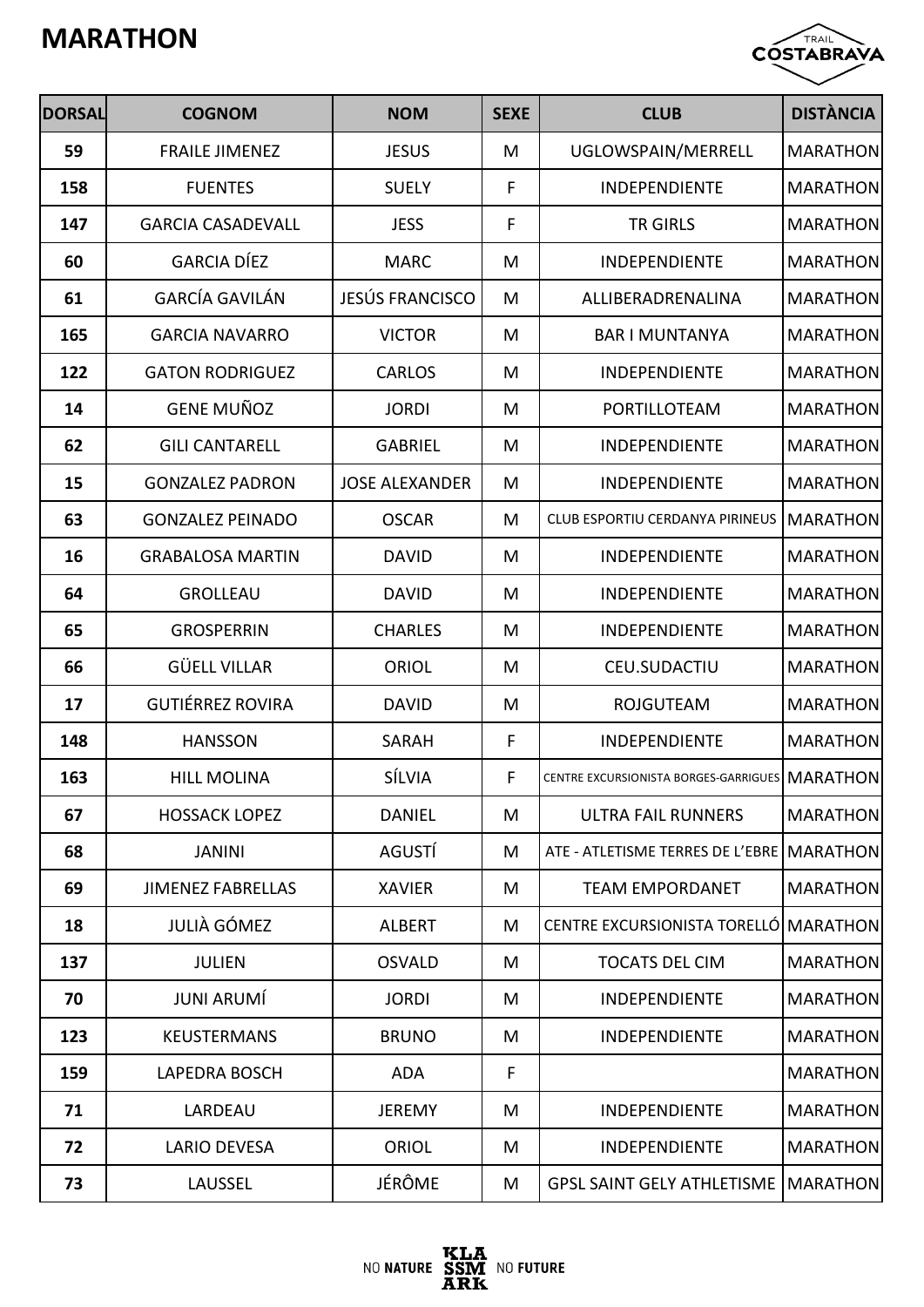

| <b>DORSAL</b> | <b>COGNOM</b>            | <b>NOM</b>         | <b>SEXE</b> | <b>CLUB</b>                             | <b>DISTÀNCIA</b> |
|---------------|--------------------------|--------------------|-------------|-----------------------------------------|------------------|
| 74            | <b>LEDUC</b>             | <b>TANGUY</b>      | M           | <b>INDEPENDIENTE</b>                    | <b>MARATHON</b>  |
| 19            | <b>LLENAS BARRIS</b>     | <b>XAVIER</b>      | M           | <b>INDEPENDIENTE</b>                    | <b>MARATHON</b>  |
| 20            | <b>LLOBERA LLADOS</b>    | <b>ROBERT</b>      | M           | C.A.IVARS                               | <b>MARATHON</b>  |
| 21            | <b>MAROT</b>             | SAM                | M           | <b>INDEPENDIENTE</b>                    | <b>MARATHON</b>  |
| 76            | MARRA-LÓPEZ PORTA        | <b>FERNANDO</b>    | M           | RANGERS MAHÓN                           | <b>MARATHON</b>  |
| 138           | <b>MARTÍ SUREDA</b>      | <b>XAVI</b>        | M           | <b>INDEPENDIENTE</b>                    | <b>MARATHON</b>  |
| 77            | <b>MARTIN GOMEZ</b>      | <b>RAFAEL</b>      | M           | <b>INDEPENDIENTE</b>                    | <b>MARATHON</b>  |
| 78            | <b>MARTINEZ VILA</b>     | ARMAND             | M           | <b>INDEPENDIENTE</b>                    | <b>MARATHON</b>  |
| 149           | <b>MATARREDONA JOFRE</b> | <b>CRISTINA</b>    | F           | <b>INDEPENDIENTE</b>                    | <b>MARATHON</b>  |
| 79            | <b>MAYORDOMO DIAZ</b>    | <b>ORIOL</b>       | M           | <b>TRIPLESPORT BY COBERTIS</b>          | <b>MARATHON</b>  |
| 80            | <b>MIGUEL</b>            | <b>FERNANDES</b>   | M           | MAGUELONE JOGING                        | <b>MARATHON</b>  |
| 22            | <b>MIRAS RIGOL</b>       | <b>FRANCESC</b>    | M           | <b>CLUB ALPINO BARCELONA</b>            | <b>MARATHON</b>  |
| 81            | <b>MONRAS</b>            | <b>JOAN</b>        | M           | <b>INDEPENDIENTE</b>                    | <b>MARATHON</b>  |
| 124           | MORELL SOLÉ              | <b>POL</b>         | M           | <b>TORRONS VIRGINIAS</b>                | <b>MARATHON</b>  |
| 23            | <b>MORTE GARCÍA</b>      | <b>DANIEL</b>      | M           | <b>CTT CALICANTOTRAILTEAM</b>           | <b>MARATHON</b>  |
| 139           | <b>MOYANO GINESTÀ</b>    | <b>JOSE</b>        | M           | <b>INDEPENDIENTE</b>                    | <b>MARATHON</b>  |
| 171           | MUÑOZ BLAS               | <b>DAVID</b>       | M           | <b>CLUB ALPINO BARCELONA</b>            | <b>MARATHON</b>  |
| 82            | MUXACH DOMENECH          | <b>JORDI</b>       | M           |                                         | <b>MARATHON</b>  |
| 83            | NAVARRO LOPEZ            | <b>ALBERT</b>      | M           | <b>AGIL TEAM</b>                        | <b>MARATHON</b>  |
| 84            | <b>NIETO</b>             | <b>ADRIA</b>       | M           | <b>INDEPENDIENTE</b>                    | <b>MARATHON</b>  |
| 85            | <b>OLIVIER</b>           | <b>DOYHAMBOURE</b> | M           | <b>INDEPENDIENTE</b>                    | <b>MARATHON</b>  |
| 24            | PALACIOS OJEDA           | <b>ABEL</b>        | M           | <b>INDEPENDIENTE</b>                    | <b>MARATHON</b>  |
| 125           | <b>PALAS ADELL</b>       | <b>XAVI</b>        | M           | <b>XPALAS</b>                           | <b>MARATHON</b>  |
| 86            | PALLAS FONT              | <b>JOAN</b>        | M           | 2X2 SANTPEDOR                           | <b>MARATHON</b>  |
| 126           | PALLEJÀ ELIAS            | <b>JOAN</b>        | M           | CLUB EXCURSIONISTA DE GRACIA   MARATHON |                  |
| 87            | PARELLA JOUNOU           | <b>JACINT</b>      | M           | MOUNTAIN RUNNERS DEL BERGUEDÀ MARATHON  |                  |
| 25            | PASCAU CUESTA            | <b>DANIEL</b>      | M           | INDEPENDIENTE                           | <b>MARATHON</b>  |
| 88            | PELAY GUINJOAN           | <b>JORDI</b>       | M           | <b>CAMI DELS IBERS</b>                  | <b>MARATHON</b>  |
| 89            | PERCHIN ALBORES          | <b>KIKE</b>        | M           | INDEPENDIENTE                           | <b>MARATHON</b>  |

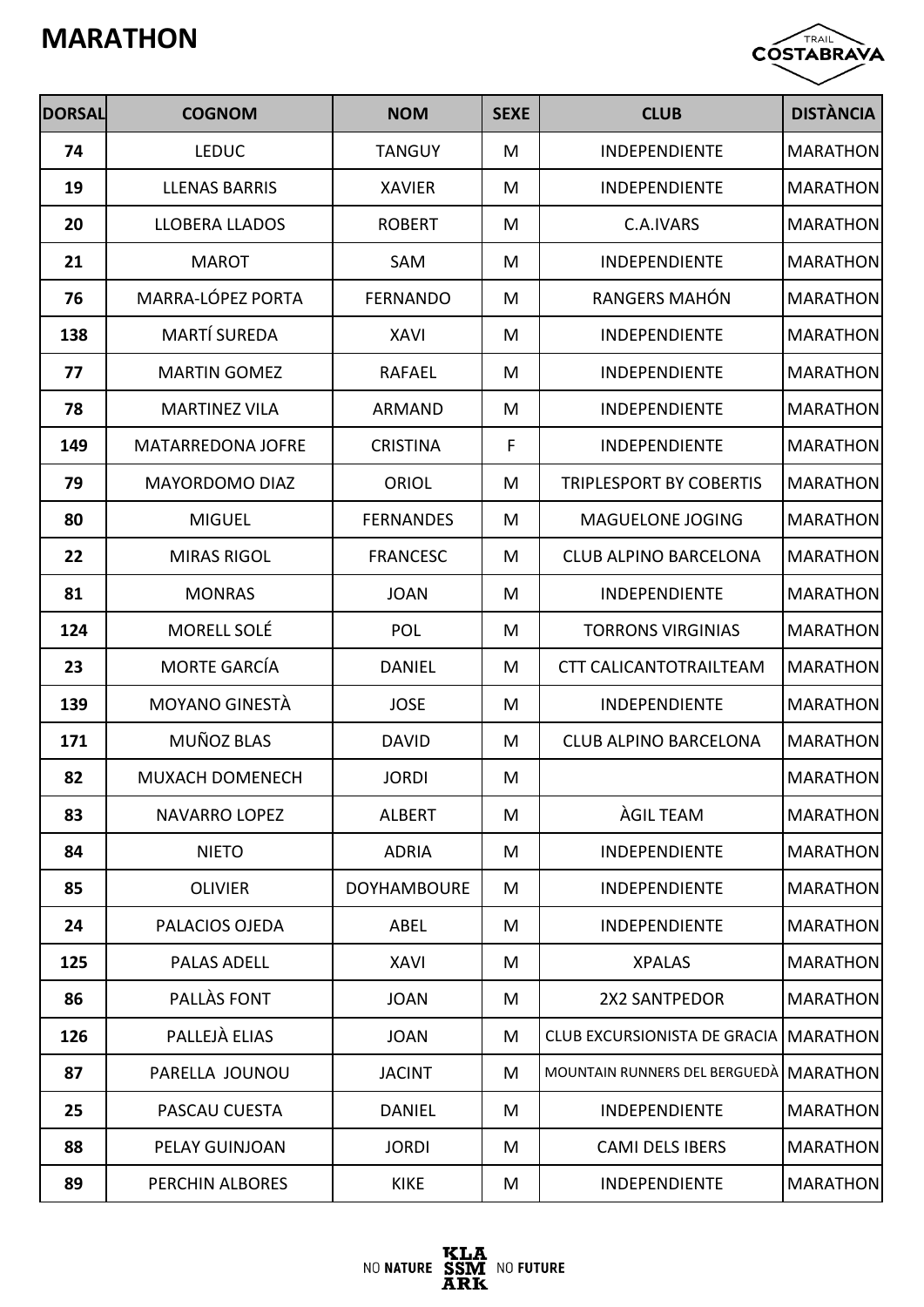

| <b>DORSAL</b> | <b>COGNOM</b>          | <b>NOM</b>        | <b>SEXE</b> | <b>CLUB</b>                           | <b>DISTÀNCIA</b> |
|---------------|------------------------|-------------------|-------------|---------------------------------------|------------------|
| 26            | PÉREZ ABAD             | <b>IGNACIO</b>    | M           | <b>CIMA NORTE PRO TEAM</b>            | <b>MARATHON</b>  |
| 90            | PEREZ BLASCO           | <b>VICTOR</b>     | M           | INDEPENDIENTE                         | <b>MARATHON</b>  |
| 127           | PEREZ MILLAN           | <b>OSCAR</b>      | M           | <b>MADTEAM</b>                        | <b>MARATHON</b>  |
| 91            | PICH COMAS             | <b>ROGER</b>      | M           | <b>INDEPENDIENTE</b>                  | <b>MARATHON</b>  |
| 92            | PIÑOL COLL             | <b>SERGI</b>      | M           | G.E. SERRALADA                        | <b>MARATHON</b>  |
| 93            | <b>PLACOTARIS</b>      | <b>VALENTIN</b>   | M           | <b>SNM</b>                            | <b>MARATHON</b>  |
| 94            | <b>PLANA MALLEN</b>    | <b>ERIC</b>       | M           | <b>INDEPENDIENTE</b>                  | <b>MARATHON</b>  |
| 27            | <b>PORLAN</b>          | <b>AURELIEN</b>   | M           | INDEPENDIENTE                         | <b>MARATHON</b>  |
| 128           | PORTABELLA ALOY        | <b>ORIOL</b>      | M           | INDEPENDIENTE                         | <b>MARATHON</b>  |
| 160           | PUIGDEMASA BESOLI      | <b>EVA</b>        | F           | <b>CPA</b>                            | <b>MARATHON</b>  |
| 95            | <b>PUJOL FERRER</b>    | <b>JERONI</b>     | M           | INDEPENDIENTE                         | <b>MARATHON</b>  |
| 96            | RIBERA PÉREZ           | <b>DAVID</b>      | M           | <b>BIRRES BRAVES TRAIL TEAM</b>       | <b>MARATHON</b>  |
| 28            | RIERA DUÑACH           | <b>XAVIER</b>     | M           | THE NORTH FACE EXPLORER TEAM MARATHON |                  |
| 150           | <b>RIQUE GARCIA</b>    | <b>MONICA</b>     | F           | <b>URBATRAIL</b>                      | <b>MARATHON</b>  |
| 140           | RODRIGUEZ ABADAL       | <b>JOAN RAMON</b> | M           | <b>INDEPENDIENTE</b>                  | <b>MARATHON</b>  |
| 97            | <b>RODRIGUEZ MAS</b>   | <b>ROBERT</b>     | M           | <b>INDEPENDIENTE</b>                  | <b>MARATHON</b>  |
| 168           | RODRÍGUEZ ROLDÁN       | <b>SERGIO</b>     | M           | CENTRE EXCURSIONISTA DE TERRASSA      | <b>MARATHON</b>  |
| 98            | RODRÍGUEZ SORIANO      | <b>DAVID</b>      | M           | <b>INDEPENDIENTE</b>                  | <b>MARATHON</b>  |
| 29            | ROMERO GÓMEZ           | <b>SERGIO</b>     | M           | <b>INDEPENDIENTE</b>                  | <b>MARATHON</b>  |
| 30            | ROMEU ARGEMÍ           | <b>JOSEP</b>      | M           | <b>INDEPENDIENTE</b>                  | <b>MARATHON</b>  |
| 99            | <b>ROS LOPEZ</b>       | <b>JORDI</b>      | M           | <b>C.E. BELLCAIRENC</b>               | <b>MARATHON</b>  |
| 141           | <b>RUBIO ESPRIU</b>    | <b>IVAN</b>       | M           | INDEPENDIENTE                         | <b>MARATHON</b>  |
| 151           | <b>RUBIO ESPRIU</b>    | <b>ANA</b>        | F           | INDEPENDIENTE                         | <b>MARATHON</b>  |
| 100           | RUIZ FERNÁNDEZ         | <b>MANEL</b>      | M           | INDEPENDIENTE                         | <b>MARATHON</b>  |
| 142           | <b>SALAZAR HIDALGO</b> | <b>RODOLFO</b>    | M           | <b>ESPORTIU PENEDES</b>               | <b>MARATHON</b>  |
| 101           | SALVADÓ BOSCH          | <b>ROGER</b>      | M           | INDEPENDIENTE                         | <b>MARATHON</b>  |
| 102           | <b>SÁNCHEZ MARTIN</b>  | <b>RAFAEL</b>     | M           | <b>RARUNNING TEAM</b>                 | <b>MARATHON</b>  |
| 103           | <b>SANCHEZ MARTIN</b>  | <b>DANY</b>       | M           | <b>INDEPENDIENTE</b>                  | <b>MARATHON</b>  |
| 104           | SÁNCHEZ POYATO         | <b>TONI</b>       | M           | INDEPENDIENTE                         | <b>MARATHON</b>  |